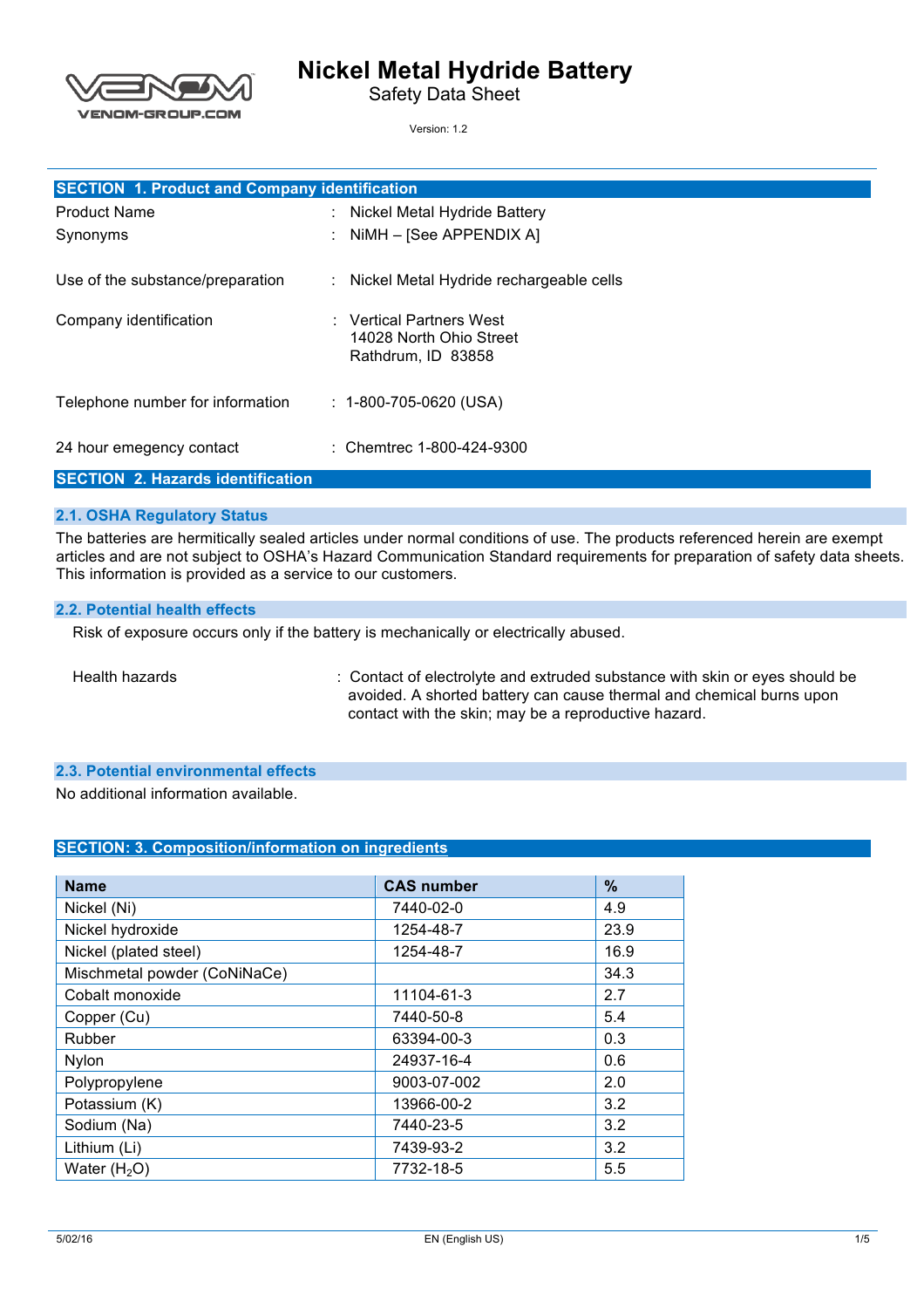| <b>Safety Data Sheet</b>                 |                                                                                                                                                                                                                                                                                                                                       |
|------------------------------------------|---------------------------------------------------------------------------------------------------------------------------------------------------------------------------------------------------------------------------------------------------------------------------------------------------------------------------------------|
| <b>SECTION: 4. First aid measures</b>    |                                                                                                                                                                                                                                                                                                                                       |
| 4.1. First aid procedures                |                                                                                                                                                                                                                                                                                                                                       |
|                                          |                                                                                                                                                                                                                                                                                                                                       |
| First-aid measures general               | : The following first aid measures are required in the case of exposure to<br>interior battery components after damage of the external battery casing.<br>Undamaged, closed cells do not represent a danger to health.                                                                                                                |
| First-aid measures after inhalation      | : Contents of an open battery can cause respiratory irritation. Hypersensitivity<br>to nickel can cause allergic pulmonary asthma. Remove from exposure and<br>provide fresh air. Seek medical attention.                                                                                                                             |
| First-aid measures after skin contact    | : Contents of an open battery can cause respiratory irritation and/or chemical<br>burns. Nickel, nickel compound, cobalt, and cobalt compounds can cause<br>skin sensitation and an allergic contact dermatitis. Remove contaminated<br>clothing and thoroughly rinse with plenty of water for 15 minutes. Seek<br>medical attention. |
| First-aid measures after eye contact     | : Rinse thoroughly with plenty of water for at least 15 minutes, occassionally<br>lifting both upper and lower eyelids. Seek medical attention immediately.                                                                                                                                                                           |
| 南方 ふまいよう オール・ショット しょうしょう 自分 いきょう しょうせんしょ | $\bigcap$ and a set of the second contract of the second second second second second second the second second second second second second second second second second second second second second second second second second sec                                                                                                     |

First-aid measures after ingestion esophagus, and gastrointestinal tract. If open battery is ingested, do not induce vomiting or give food or drink. Seek medical attention immediately. : Contents of an open battery can cause serious chemical burns of mouth,

### **SECTION: 5. Firefighting measures**

| 5.1. Extinguishing media                        |                                                                                                                                                                                                                                       |
|-------------------------------------------------|---------------------------------------------------------------------------------------------------------------------------------------------------------------------------------------------------------------------------------------|
| Hazardous combustion<br>Firefighting procedures | : Carbon monoxide, carbon dioxide, metal oxide, irritant fumes, and toxic gas<br>: Fire fighters should wear self-contained breathing apparatus.                                                                                      |
| Unusual fire and explosion hazards              | : Cells may vent when subjected to excessive heat, exposing the battery's<br>contents. In case of cell/battery venting avoid confined areas and provide<br>maximum ventilation. Refer to section 8 for personal protective equipment. |
| 5.2. Extinguishing media                        |                                                                                                                                                                                                                                       |
| Suitable extinguishing media                    | : Carbon dioxide, dry chemical or foam                                                                                                                                                                                                |
| Protection during firefighting                  | : Wear protective clothing and self-contained breathing apparatus to avoid<br>fume inhalation.                                                                                                                                        |

#### **SECTION: 6. Accidental release measures**

#### **6.1. Personal precautions**

Evacuate personnel to safe areas, ventilate the area. Refer to protective measure listed in section 7 and 8.

| 6.1.1. For non-emergency personnel<br>Emergency procedures | : Evacuate unnecessary personnel.                                                                                                                                                                                             |
|------------------------------------------------------------|-------------------------------------------------------------------------------------------------------------------------------------------------------------------------------------------------------------------------------|
| 6.1.2. For emergency responders<br>Protective equipment    | : Inhalation of any vapor that may be emitted should be avoided. Wear self-<br>contained breathing apparatus to avoid fume inhalation. Rubber gloves<br>should be used to handle the contents of crushed or opened batteries. |

### **6.2. Environmental precautions**

 Sweep and wipe up and place in a suitable container, dispose of waste according to local, state and federal laws and regulations.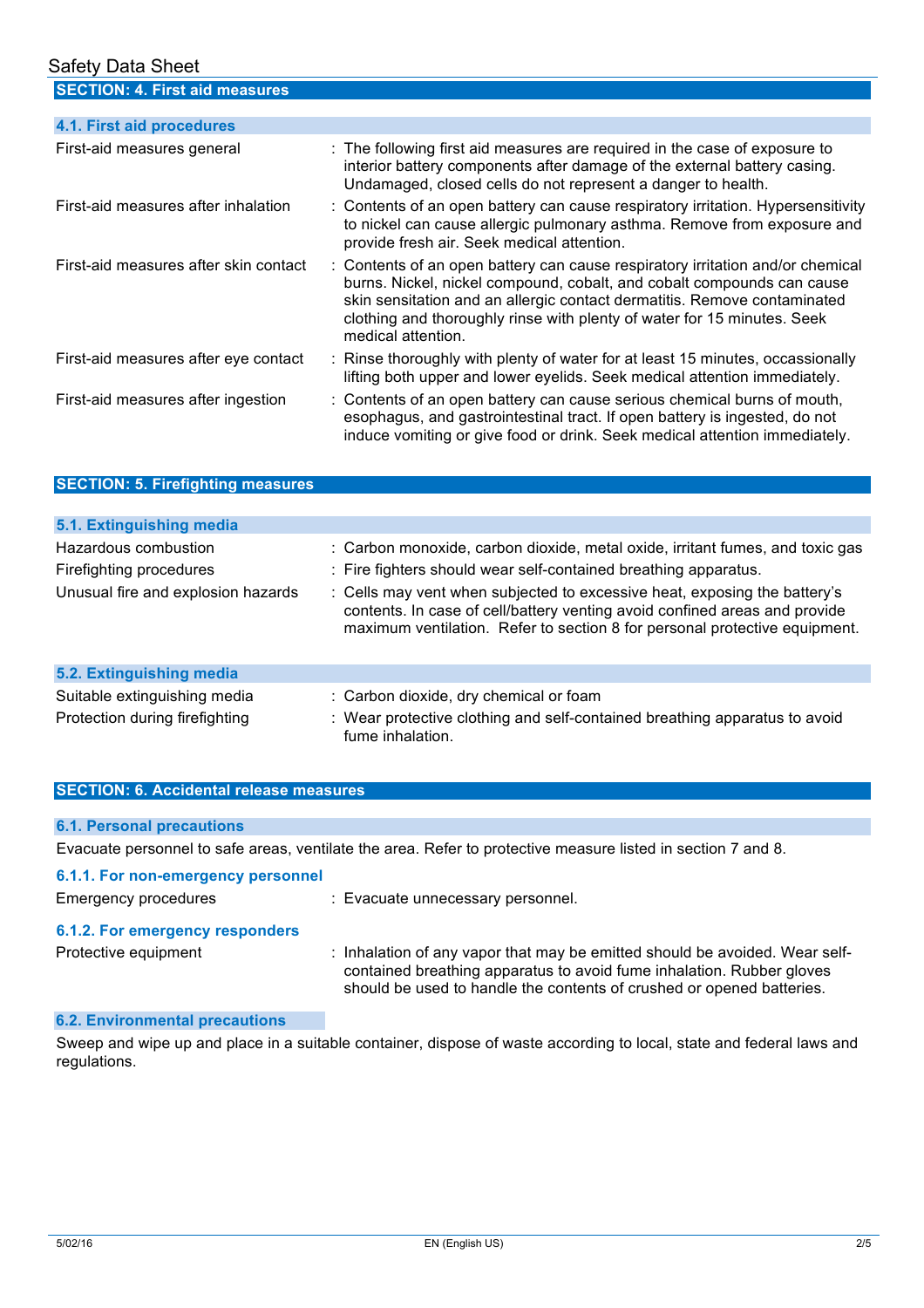#### **SECTION: 7. Handling and storage**

#### **7.1. Handling**

 **Battery charge:** Charge according to manufacturer's specifications. Overcharging of the battery can cause overheating and fire.

 **Battery disassembly:** The batteries should never be disassembled, destroyed, or incinerated. Should a battery unintentionally be crushed or opened evacuate the area and provide maximum ventilation until the vapors dissipate and allow battery to cool. Wear rubber gloves and protective clothing to clean up and handle battery components. The inhalation of any vapor that may be emitted should be avoided. Dispose of waste according to all applicable regulations. Do not crush, puncture, immerse in liquid, or burn.

 **Short circuiting of a battery:** As with any battery, short circuit causes heating. In addition, short circuit reduces the life of the battery and can lead to ignition of surrounding materials. Physical contact with a short-circuited battery can cause skin burns.

 **Reverse polarity:** Do not install with incorrect polarity. Avoid reversing the polarity of a battery within a battery pack, which can cause the battery or battery pack to be damaged or cause fire.

| 7.2. Storage                                             |                                                                                                                                                                                                                                               |
|----------------------------------------------------------|-----------------------------------------------------------------------------------------------------------------------------------------------------------------------------------------------------------------------------------------------|
| Storage conditions                                       | : Store in a cool, dry and ventilated area. Do not place the battery near heating<br>equipment, or expose to direct sunlight for long periods of time. Elevated<br>temperatures can result in shortened battery life and degrade performance. |
| <b>SECTION: 8. Exposure controls/personal protection</b> |                                                                                                                                                                                                                                               |
| Personal protective equipment                            | : None required under normal use.                                                                                                                                                                                                             |
| Eye protection                                           | : Use ANSI approved chemical work safety goggles or face shield, when<br>handling a leaking or ruptured battery.                                                                                                                              |
| Skin protection                                          | $\therefore$ Use rubber apron and/or other protective clothing when handling a ruptured<br>battery.                                                                                                                                           |
| Hand protection                                          | : In case of spill use PVC, neoprene or nitrile gloves of 15 mils (0.015 inch) or<br>thicker.                                                                                                                                                 |
| Respiratory protection                                   | Use a self-contained breathing apparatus when exposed to venting<br>batteries.                                                                                                                                                                |

| Physical state       | : solid article |
|----------------------|-----------------|
| Color                | : silvery grey  |
| Melting point        | N/A             |
| Boiling point        | : N/A           |
| Vapor pressure       | N/A             |
| Vapor density        | N/A             |
| Solubility in water  | $:$ insoluble   |
| рH                   | no material     |
| Flash point          | N/A             |
| Evaporation rate     | N/A             |
| Burning hot (kJ/mol) | : No material   |

#### **SECTION: 10. Stability and reactivity**

#### **10.1. Stability**

Stable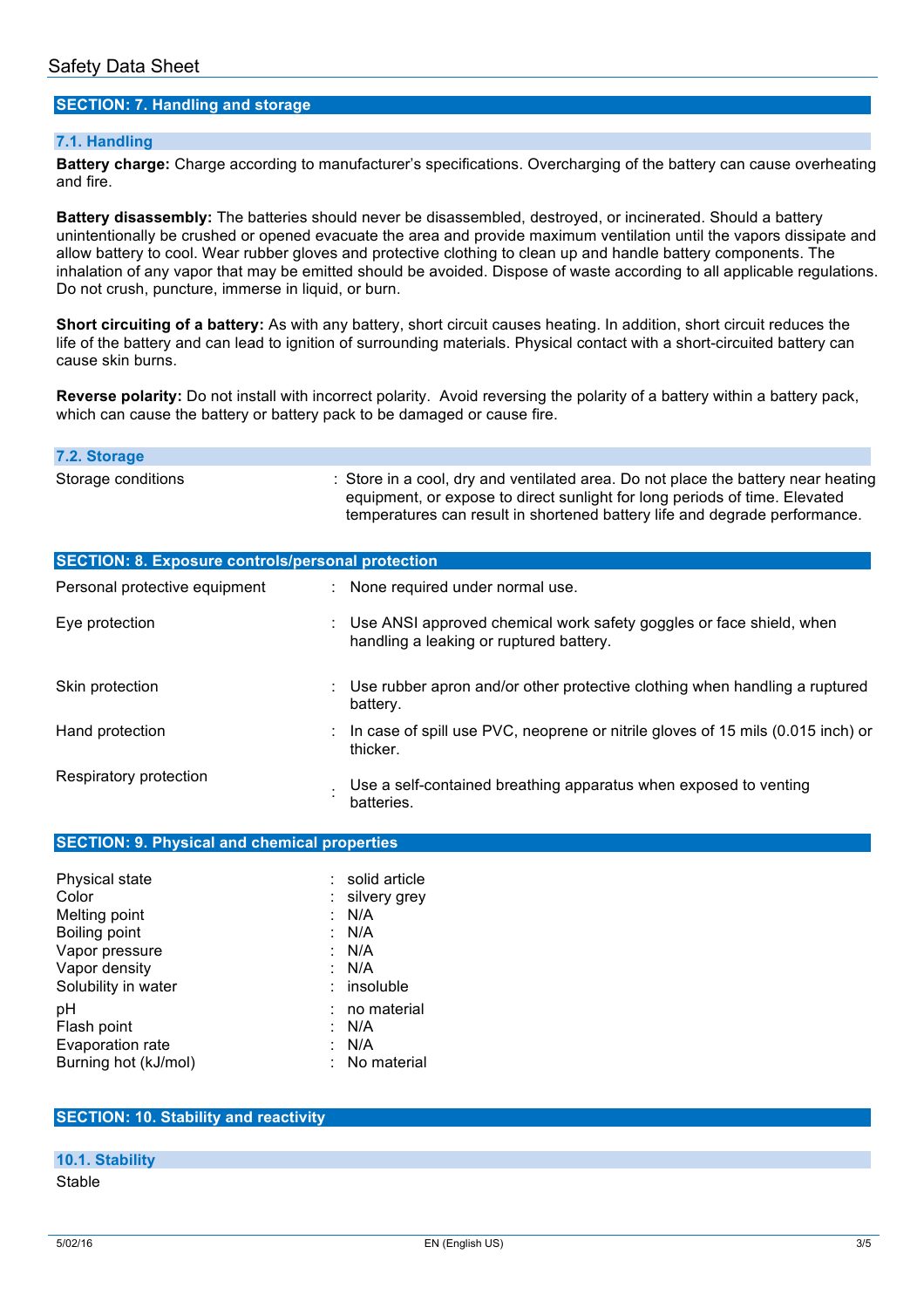### Safety Data Sheet

#### **10.2. Conditions to avoid**

 Keep away from open flames, hot surfaces, and sources of ignition. Do not puncture, crush, or incinerate. Avoid mechanical and electrical abuse.

#### **10.3. Incompatible materials**

Incompatible with water, moisture, strong oxidizing agents, reducing agents, acids and bases.

#### **10.4. Hazardous decomposition products**

 None, under normal operating conditions. Keep leaking batteries away from contact with strong oxidizers, mineral acids, strong alkalis, and halogenated hydrocarbons..

#### **SECTION: 11. Toxicological information**

 Under normal conditions of use nickel metal hydride batteries are non-toxic and are not hazardous waste. Inhalation, skin and eye contact are possible when the battery is opened. The corrosive fumes will be very irritating to skin, eyes, and mucous membranes when exposed to internal contents of the batteries. Over exposure can cause symptoms of non-fibrotic lung injury and membrane irritation.

#### **SECTION: 12. Ecological information**

#### **12.1 Ecotoxicity**

 The batteries when properly used or disposed of do not present environmental hazard. When disposed, keep away from water, rain, and snow. The batteries do not contain mercury, cadmium or lead.

### **SECTION: 13. Disposal considerations**

#### **13.1. Waste treatment methods**

 Do not incinerate. Waste disposal must be in accordance with any and all applicable regulations. Disposal of lithium rechargeable batteries should be performed by permitted, professional disposal firms knowledgeable in federal, state or local requirements. Lithium batteries should be discharged to 0.00mAh prior to disposal. Nickel metal hydride batteries can also be collected as part of the Rechargeable Battery Recycling Corporation (RBRC) program. Visit www.RBRC.org for the nearest recycling center.

#### **SECTION: 14. Transport information**

#### **14.1. Basic shipping description**

 UN3496 Nickle metal hydride batteries are not subject to the Department of Transportation (DOT), International Air Transport Association (IATA), and International Maritime Dangerous Goods (IMDG) regulations when all the requirements of the appropriate special provisions are met. All batteries must be securely packaged in a safe and responsible manner. Regulatory concerns from all agencies for safe packaging require that batteries be prepared and packaged in a manner that prevents a dangerous evolution of heat, short circuits, and damage to the batteries' terminals.

| <b>DOT</b> | : Special Provision 340  |
|------------|--------------------------|
| IATA       | : Special Provision A199 |
| IMDG.      | : Special Provision 963  |

#### **14.2 Additional information**

 IATA regulations require the words "not restricted" and the Special number A199 be provided on the air waybill when one is issued.

### **SECTION: 15. Regulatory information**

No additional information available.

#### **SECTION: 16. Other information**

 The information and recommendations set forth are made in good faith and are believed to be accurate at the date of preparation. Venom makes no warranty expressed or implied with respect to this information. Venom does not accept liability for any loss or damage that may occur, whether direct, incidental or consequential, from the use of this information.